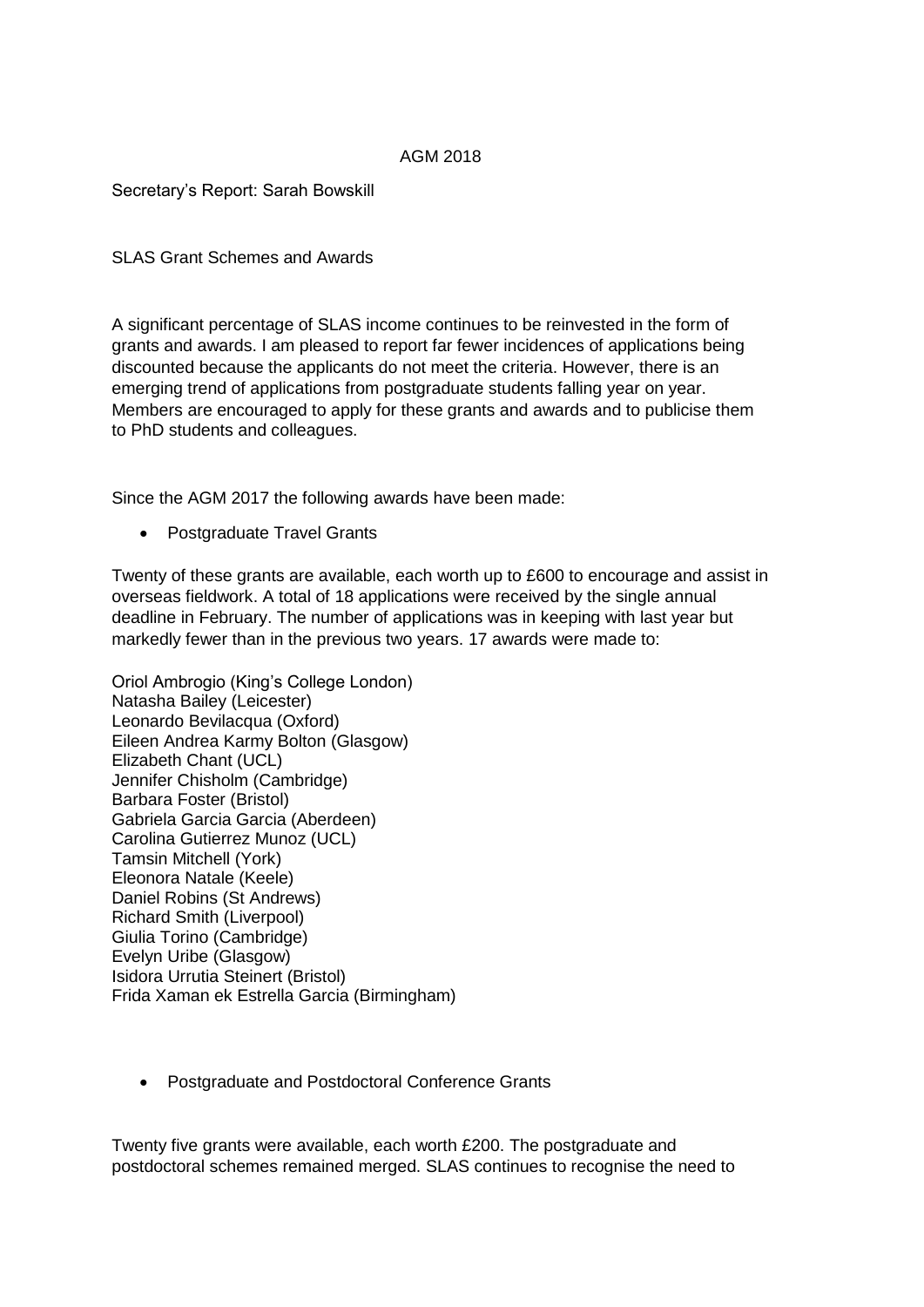support postdoctoral researchers through this scheme but there were few applications from postdoctoral students this year and numbers were similarly low last year. As last year we did not receive as many applications as one might expect 18 applications were received and 13 awards of £200 were made one of which was not taken up:

Dana Brablec (Cambridge) Jennifer Chisholm (Cambridge) Axel Elias (KCL) Struan Gray (Brighton) Alba Griffin (Newcastle) Agata Lulkowska (Birkbeck) Desiree Poets (Aberystwyth) Kat Quintijn (UCL) Subsequently withdrew. Tatiana Sánchez Parra (Essex) Isabel Segui (St Andrews) Gerardo Torres Contreras (Sussex) Peter Watson (Sheffied) Delia Alejandra Murguia Gutierrez (Edinburgh)

### **'Latin American Scholar' Grants**

27 eligible applications to this scheme were received. This is an increase compared to last year. Following the introduction of new criteria 1 award went to an early career scholar who is within five years of completion of their thesis/dissertation Five awards of £1000 were made to:

Juan Andrés Antillano (Venezuela) Paul Chambers (Colombia) Maria Eugenia Robles Mengoa (Bolivia) Felipe Tavares Paes Lopes (Brazil) Katia Valenzuela Fuentes (Chile)

#### **Conference and Event and Seminar Grants Support**

A few years ago the funding for these schemes was combined to enable the committee to make awards to the best applications and prevent a situation where money is held back for later rounds. This seems to have been successful so a single annual deadline has been maintained. A total of £4000 was available under these schemes this year.

14 applications were made. This number was higher than in previous years. The number of applications allowed for healthy competition and a good success rate. 8 awards were made:

Isabel Segui (St Andrews) 'The Ukamau Group: New Perspectives on Cinematic Practices, Overshadowed Practitioners, and Texts' (£500)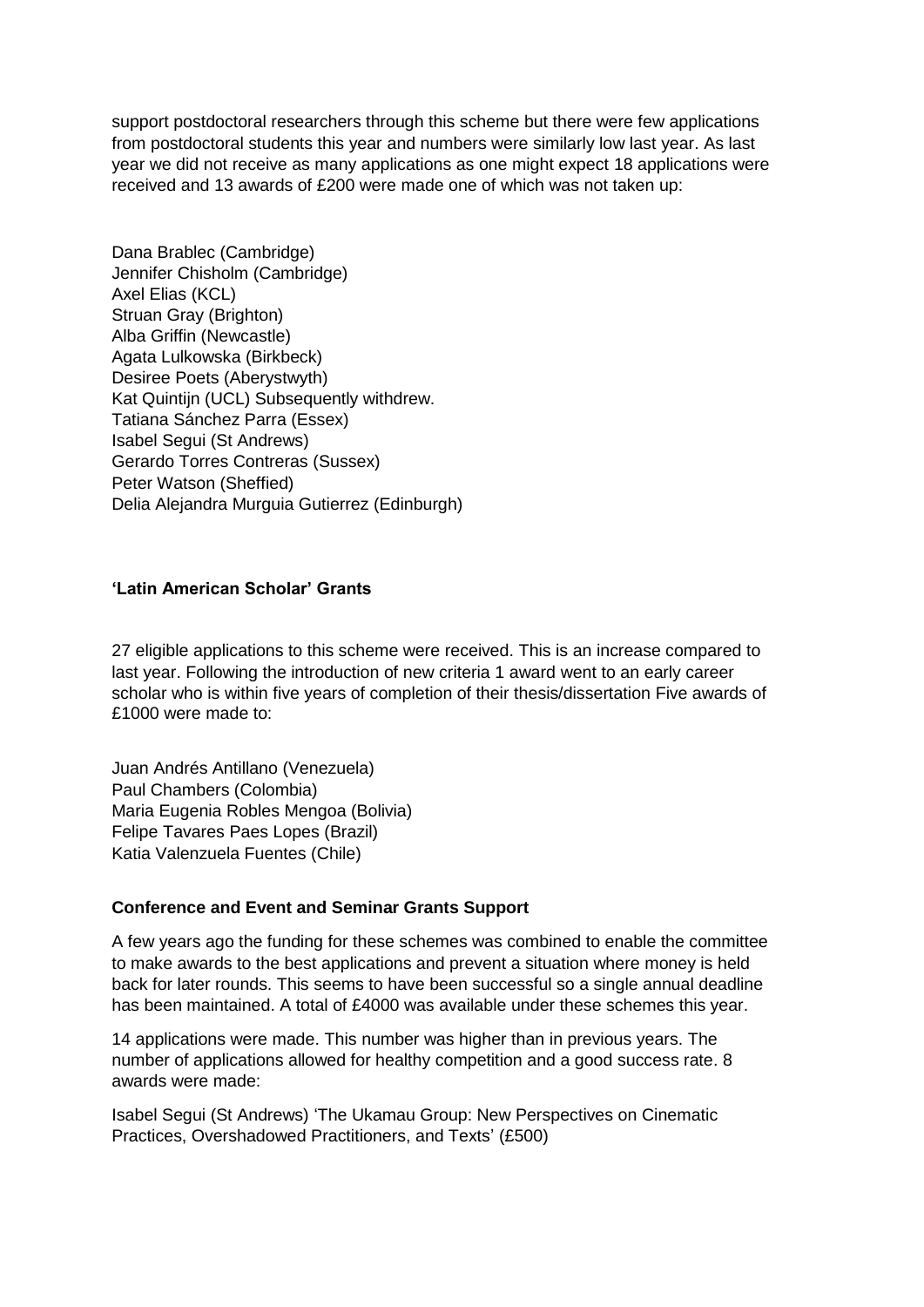Ainhoa Montoya and Alexander Curry (Institute of Latin American Studies) 'Carving Out a Future amidst Public Insecurity: Generational Shifts in Violent Latin American Contexts' (£780)

William Tantam (ILAS) 'The Black Atlantic Footballer: class, race, and gender across borders' (£220)

Penny Miles (Bath) 'Sexual Politics in Latin America: Theoretical, Conceptual and Strategic Lessons from the Global South' (£500)

Clara Garavelli (University of Leicester) 'May 1968' (£500)

Jannine Poletti-Hughes (University of Liverpool) 'Corruption in Latin America' (£500)

Kate Quinn (Institute of the Americas, UCL) '1968 in the Americas: Impact, Legacies an Memory' (£1000)

## **Postgraduate Overseas Conference Grant**

Eight of these grants are made available each year, each worth up to £500 to enable students to present a paper at an overseas conference. This year there was a single deadline in February. Again the number of applications to this scheme was much lower than expected. This is the second year that applications have been low. The following awards were made:

Diana Benjumea (Nottingham) Inge Boudewijn (Northumbria) Bruno Dalponte (Birmingham) Daniel Robins (St Andrews) Eleonora Natale (Keele) Giuseppe Troccoli (St Andrews)

**The Blakemore Prize** of £600 was awarded to Juan Manuel del Nido (University of Manchester) for his essay entitled: 'Uber in Buenos Aires: The Populist Persuasion of Algorithmic Management'

#### Elections to the SLAS Committee

The Secretary reported on the outcome of the 2018 elections.

The following posts were available:

Secretary: standard two-year post

Treasurer: standard two-year post

3 x Ordinary Members: standard two-year post